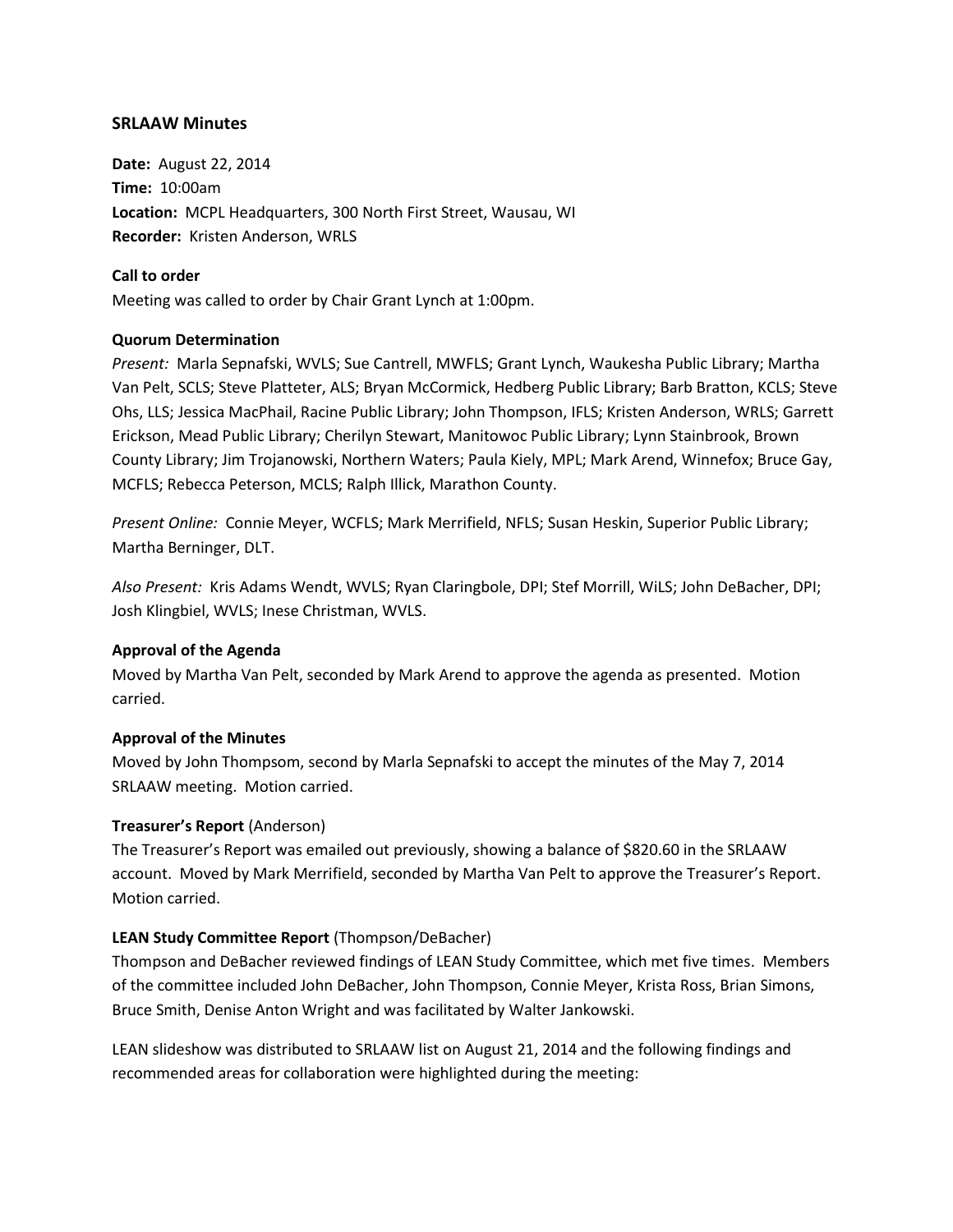- Provide professional library consulting
- Provide and support library technology
- Provide and manage ILS
- Provide secondary ILL and back-up reference
- Physical delivery
- Coordinate electronic resources
- Coordinate and provide continuing education
- Manage system administration, funding and overhead

Next steps for the study include finalizing feedback, sending the recommendations to COLAND and forming implementation teams.

# **\*\* SRLAAW members should send feedback to the SRLAAW list, with the subject heading "LEAN Study" before September 3, 2014.**

# **System Transformation Subcommittee of COLAND** (Trojanowksi, McCormick)

Trojanowski reported COLAND will be looking at the LEAN study, the WiLS ILS study and consolidation generally. Look for updates on the COLAND website. COLAND is working with a January 1, 2015 deadline.

#### **2014 System Plans – Collaborative Activities Data**

DeBacher distributed a copy of the Collaborative Activities form that will be added to the DPI Form PI-2446 Public Library System Plan and Certification of Intent to Comply.

#### **WiLS ILS Study (Morrill)**

The report has been submitted to DPI and will be available Monday, August 25. Morrill found little standardization so "apple to apple" comparisons were difficult but gave an overview of the data collected. Impressions included:

- Acknowledged this is all self-reported data
- Complexity is vast with very different services and governance
- Bedroom decorating and ILS analogy: Everyone has a bed in their bedroom but their bedrooms are vastly different and customized.
- One possible way to merge is to sell system ILS "as is" to another system. Not really a merger but more a "friendly takeover".
- Recommends lessening differences by recommending governance, agreement, budgeting and funding models.
- Study lacked accountability measure how good are these services?

Link to the report will be sent to the SRLAAW list.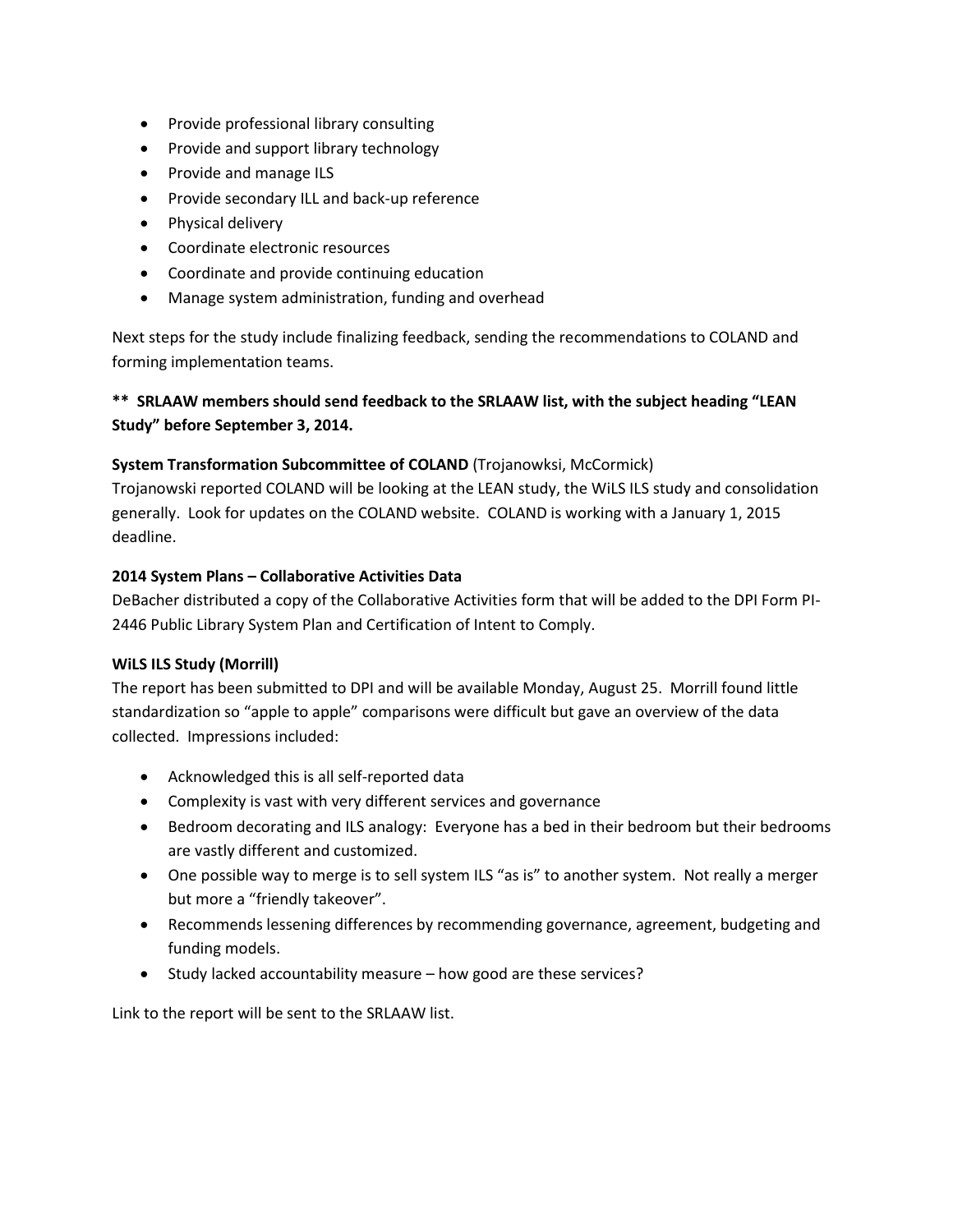# **E-Rate & Broadband** (Kiely, Gay, Claringbole)

FCC Chairman reported \$2 billion will be available for schools and libraries for WiFi. Kiely reports Milwaukee Public relies heavily on E-Rate. Program benefit will now be based on square footage of library - \$2.30 per square foot. Filtering continues to be a requirement but not technology plans. Libraries will continue to need to balance the cost versus benefit of filtering and E-Rate.

# **SRLAAW Subcommittee** (Kiely, Petersen, Illick, Lynch)

Lynch reported this committee is working to identify SRLAAW's role among other library groups in the state and identifying other pro-library groups. How does SRLAAW work and fit in among WiLS, WLA, DLT, etc.? The next steps of the committee include:

- 1. Work on a list of pro-library groups.
- 2. Identify action oriented groups.

# **Affiliated Organization Reports**

#### **Division for Libraries and Technology** (DeBacher)

Tessa Michaelson-Schmidt:

- Offering range of webinars on youth and special services. An upcoming webinar series will address early literacy in the library and community.
- Working on additional resources regarding the importance of library reading programs.
- Many professional development opportunities coming related to Growing Wisconsin Readers' final year.

# Jamie McCandless:

- Working on system plan forms, including adding collaborative activities.
- All system annual report documents will now be in LibPass.
- Library annual reports will include two federal data changes:
	- o Wireless Internet uses are now included in the IMLS Public Library Survey.
	- o Reference transactions will now include informal and unscheduled instruction and assistance using information sources.

Ryan Claringbole:

- ILEAD USA: Wisconsin is joining Illinois on an IMLS grant. \$40,000 for a leadership immersion program with projects focusing on technology and libraries. There will be four teams of five members, selected via an application process.
- Technology Resource Sharing Plans templates have been sent out and are due January 1, 2015.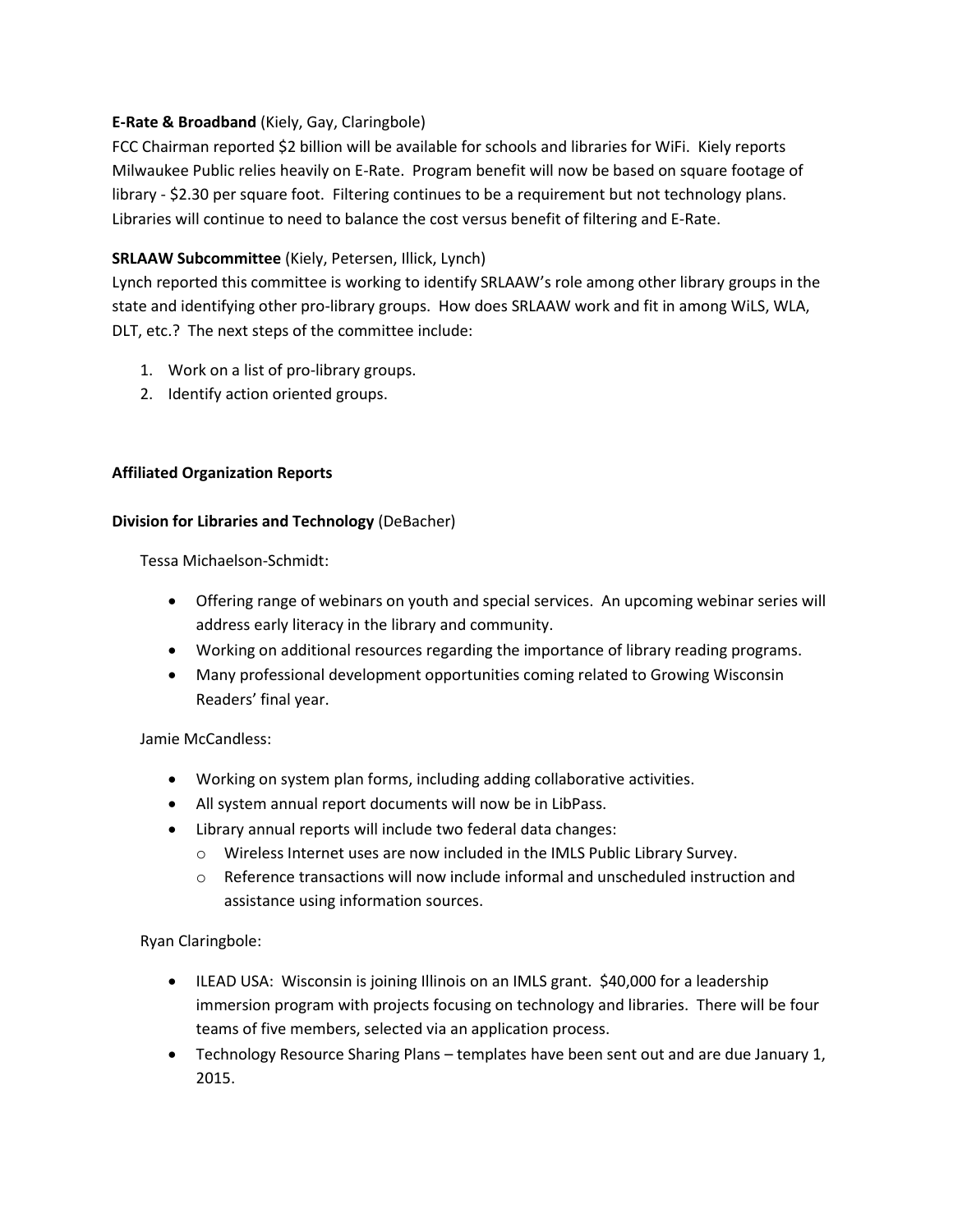# Martha Berninger:

• RFPs are out for Badgerlink.

# **WiLS** (Morrill)

- Regional meetings are coming up.
- There will be a large number of public library trials coming up in September through the CPAC (Cooperative Purchasing Advisory Committee). They will be posted on the website but contact Stef for more information.
- Gale Courses Ed2Go courses are starting.
- The MOOC cooperative effort with the Center for Climatology session on climate change is underway and will be an opportunity to try different models.
- The WiLS annual report was published in conjunction with WiLSworld.

# **WPLC** (VanPelt)

- Next meeting is August 27 @ 10am lots of items to vote on and budget work.
- November meeting will be November 4  $@$  4pm.

# **WLA/LD&L** (Adams-Wendt)

- LD&L has an ad hoc committee working on the issue of clarifying 43.30 to sanction release of library records to third parties (collection agencies, law enforcement etc.) for the purpose of retrieving materials and replacement costs.
- LD&L Team: Leaders and priority legislative districts have been identified by LD&L in all library system areas to foster grassroots legislative relationship building going into the fall election. A majority of legislators will have served three terms or less and need to understand and appreciate the value of system services to the patrons of individual libraries in their districts, who are also their constituent voters. Wendt asked SRLAAW members to provide assistance in their respective areas and stated it is especially important to be proactive in advance of the next state budget discussion.
- Wendt asked Lynch to report on a candidate forum held on August 4. It went very well and there is a video on YouTube. [YouTube video is here [https://www.youtube.com/watch?v=7WrOMOqWDmM\]](https://www.youtube.com/watch?v=7WrOMOqWDmM) Lynch will create event templates to share on the WLA website.

# **Member Roundtable**

Mark Arend, Winnefox: Let him know if anyone is aware of any county using a formula other than the state formula for nonresident reimbursement.

Josh Klingbeil, WVLS: WVLS is going to be working with other systems on cooperative projects and bridging silos.